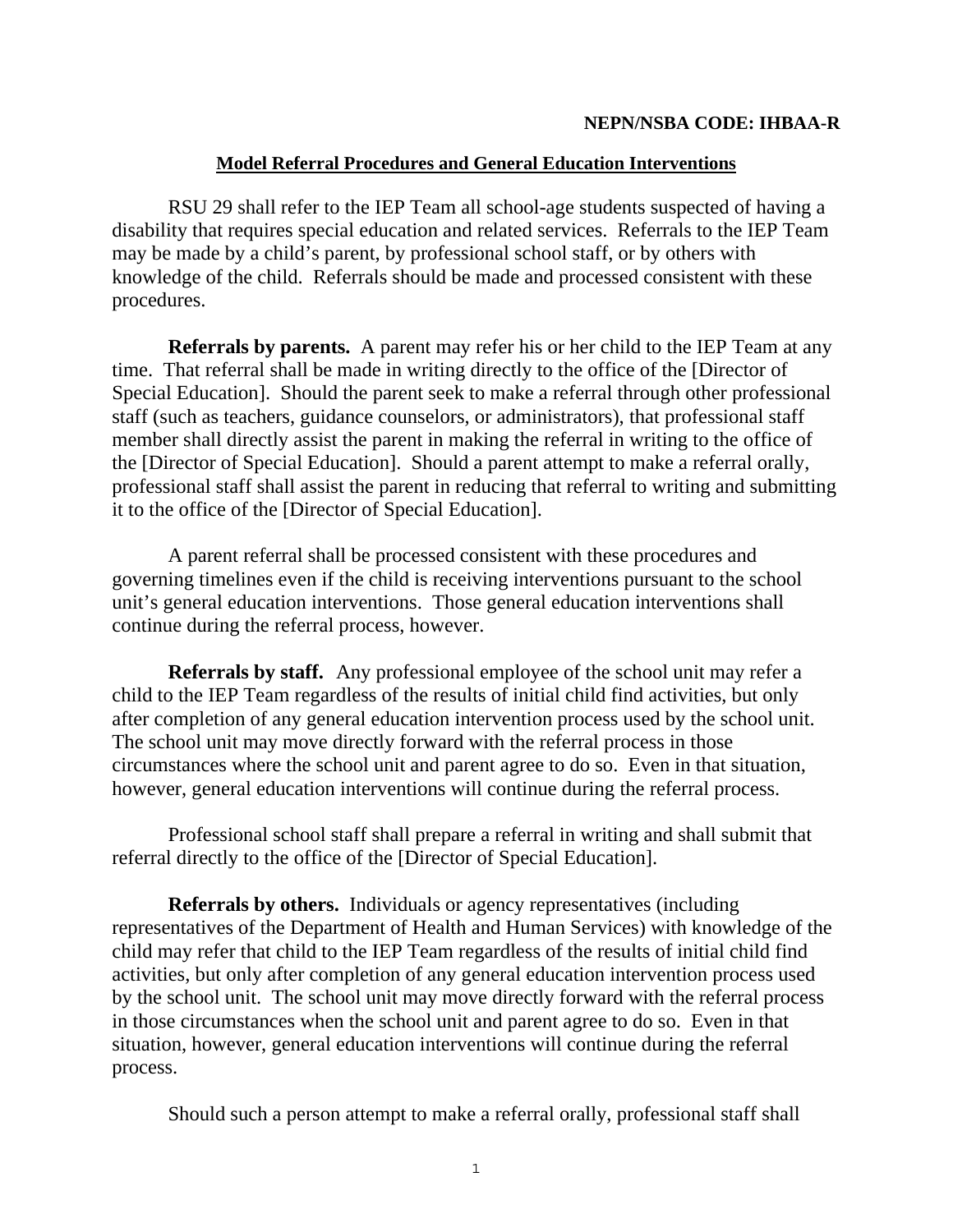assist that person in reducing that referral to writing and submitting it to the office of the [Director of Special Education].

**Receipt of Referral.** Regardless of the source of the referral, a referral is received by the school unit on the date that the written referral is received by the office of the [Director of Special Education]. It shall be signed and dated by [Special Education Director or designee], thereby indicating the date of the receipt of that referral.

## **[Special Note: This policy and procedures assume and recommend that the referrals be received by the central special education office, rather than by a building-based model, such as by the principal. If a school unit prefers a different approach, they should discuss the pros and cons of any alternative with their school attorney]**

**Time Line for Processing Referral.** Once the referral has been received in the office of the [Director of Special Education], the IEP Team shall review existing evaluation data and determine the need for additional evaluations. The IEP Team may conduct its review without a meeting. If additional evaluations are needed, the local unit must send a consent to evaluate form to the parent within 15 school days of receipt of the referral. Also upon receipt of the referral (from any source), the local unit shall send the parent its Written Notice form documenting that referral.

Once the office of the [Director of Special Education] receives the signed consent for evaluation back from the parent, the local unit shall have 45 school days to complete the evaluation and to hold an IEP Team meeting to determine whether the student qualifies for special education services. If the student is identified as a child with a disability in need of special education, the Team should develop an IEP for that child either at that same meeting, or within 30 calendar days of determining that the student is eligible.

The local unit shall implement the IEP as soon as possible following the IEP Team meeting when the child is found eligible, but no later than 30 calendar days after that meeting.

**Transfer Students.** Students who have already been identified as in need of special education services and who transfer into the school unit from another school unit *within Maine* (and who had an IEP that was in effect in a previous school unit in Maine) shall on enrollment and in consultation with the parent be provided with FAPE (including services comparable to those described in the child's IEP from the previous school unit) until the local unit either adopts the child's IEP from the previous unit or develops, adopts and implements a new IEP.

Students who have already been identified as in need of special services and who transfer into the school unit from another school unit *from outside of Maine* (and who had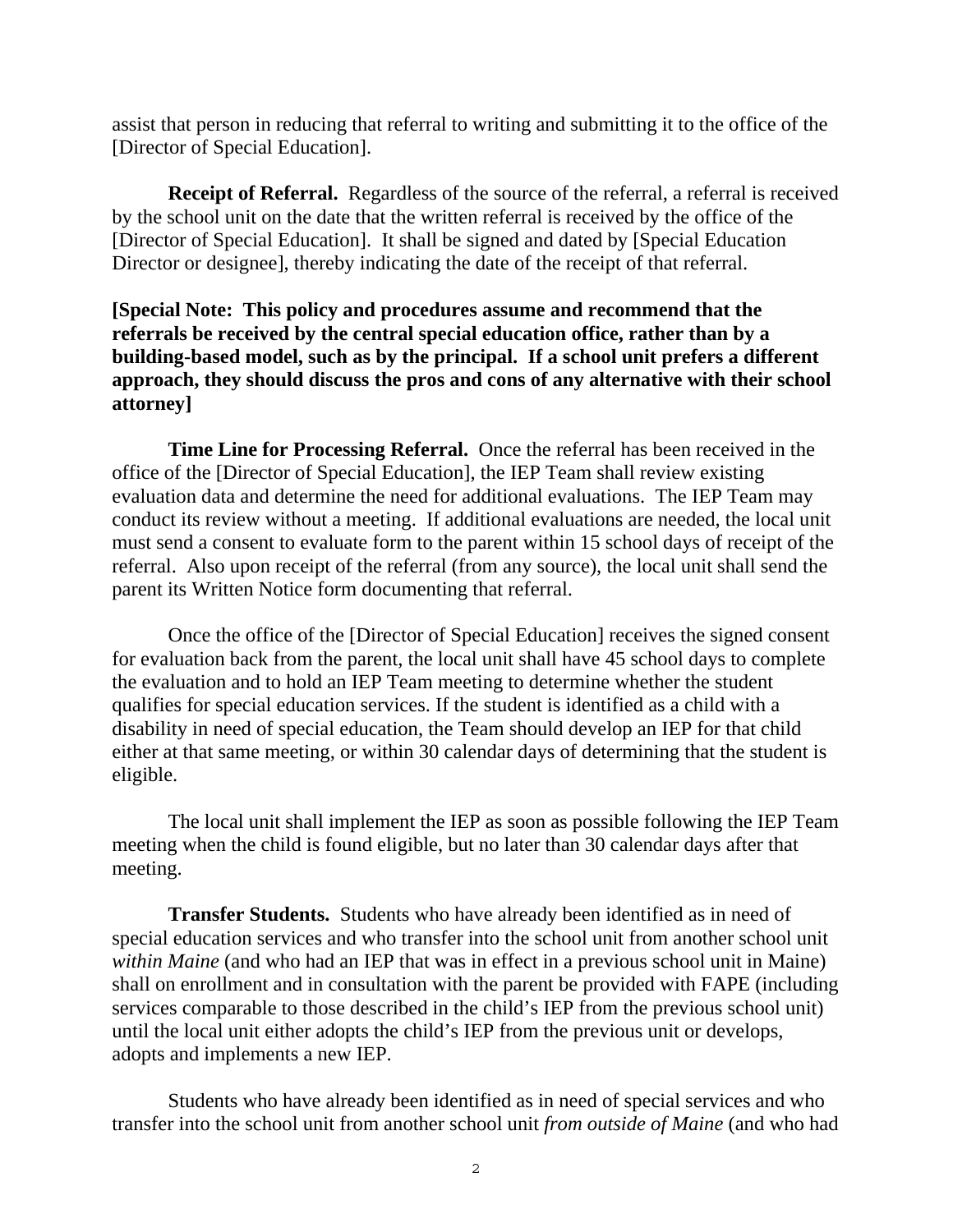an IEP that was in effect in a previous school unit in another state) shall on enrollment and in consultation with the parent be provided with FAPE (including services comparable to those described in the child's IEP from the previous school unit) until the local unit conducts an evaluation (if determined to be necessary by this school unit) to determine whether the student is eligible for special education, and if so, develops, adopts and implements a new IEP.

If the transfer student's current IEP from his or her prior school unit is not available, or is believed to be inappropriate by either the parent or the school, the local unit should develop a new IEP through appropriate procedures within a short time after the student enrolls at the school.

If a child transfers into the school unit after the referral time line has begun in the previous school unit but before an eligibility determination has been made, the time line referenced above for completing that process shall not apply if the local unit is making sufficient progress to ensure a prompt completion of the evaluation, and the parent and school unit agree to a specific time when the evaluation will be completed and the eligibility decision made.

### **General Education Interventions**

General education interventions are general education procedures involving regular benchmark assessment of all children, using curriculum based measurements, to monitor child progress and identify those children who are at risk of failing. Children who are at risk receive responsive interventions in the general education program that attempt to resolve the presenting problems of concern. General educators are encouraged to confer with specialists and teaching professionals, but general education personnel are responsible for the implementation of the intervention.

RSU 29 shall implement general education interventions. These interventions shall include:

a. Documentation that every child, prior to entering the general education intervention process, was provided with appropriate instruction in reading, including the essential components of reading instruction (as defined in section 1208(3) of the Elementary and Secondary Education Act of 1965 (ESEA), appropriate mastery based instruction in math, appropriate instruction in the writing process, and positive behavioral supports;

b. A team-based decision-making process;

c. Screening at reasonable intervals to determine whether all children are progressing toward meeting the content standards of the parameters for essential instruction and graduation requirements;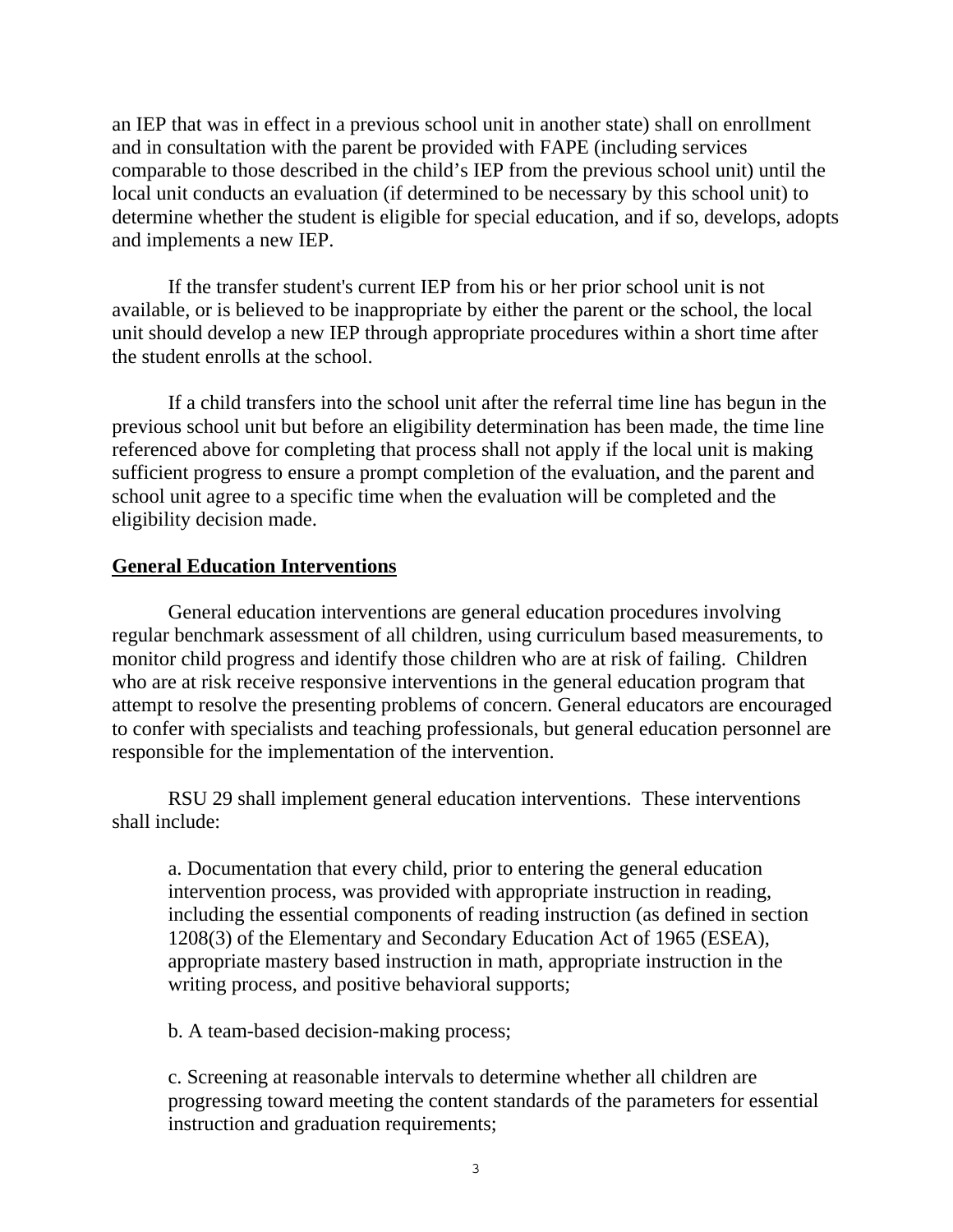d. Data Analysis of screening results focusing on determining to what extent all children are progressing toward meeting the content standards of the parameters for essential instruction and graduation requirements and identifying which children are not making adequate progress towards these goals and are in need of targeted general education interventions;

e. A determination as to whether a child's assessed difficulties are likely the result of linguistic or cultural differences;

f. Provision of research-based general education interventions targeted at the child's presenting academic and/or behavioral concerns as determined by screening results;

g. Repeated formative assessments of student response to targeted interventions, conducted at reasonable intervals, that generate rate based measurable data for both specifying academic and behavioral concerns and monitoring child progress during general education interventions;

h. Documentation that parents were notified about the process, given the opportunity to participate in instructional decision-making, and kept informed of their child's progress during targeted general education interventions;

i. A team shall review the child's progress no later than 60 school days after the start of formal general education interventions and approximately every 30 school days thereafter. At each meeting the team shall review data on the child's progress to determine if modifications to the general education interventions are needed and/or if a referral to special education is indicated: and

j. Provisions for targeted general education interventions to continue during any subsequent special education referral.

The parent of a child receiving general education interventions may request that the agency conduct a full and individual evaluation for possible special education eligibility determination at any time during the RSU 29 established general education intervention process.

The general education interventions developed through this pre-referral process shall continue in the event of a referral while the referral is being handled by the IEP Team, and the resulting data shall become part of the child's special education file.

# **[Important Special Note: The General Education Intervention Process described above reflects language coming directly from Maine's special education regulations,**